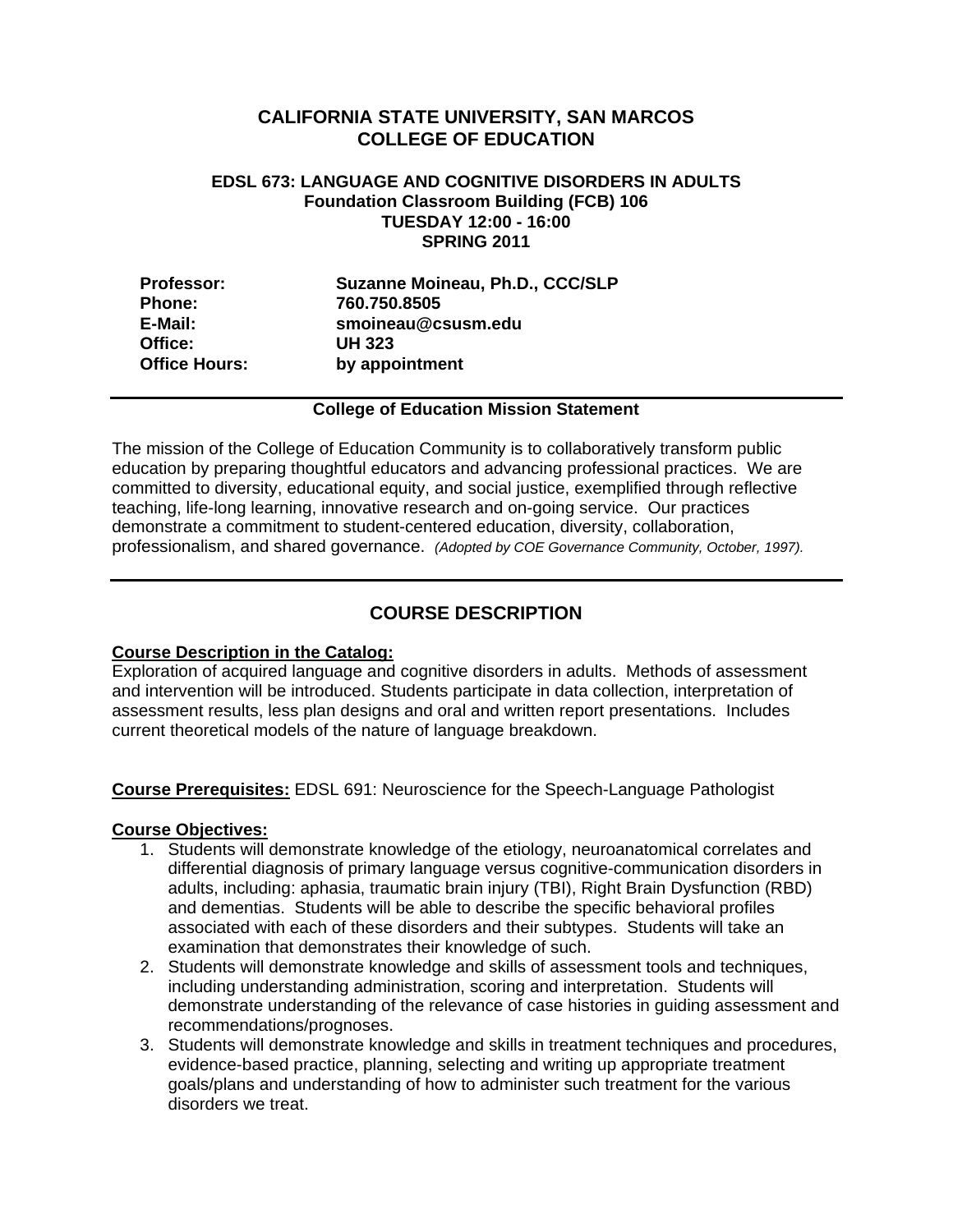## **Textbooks/Reading Materials**:

Murray, L. & Clark, H. (2006). *Neurogenic Disorders of Language: Theory Driven Clinical Practice*. Thomson Delmar Learning: Clifton Park, NY.

## **COURSE GRADING (percentage of total points):**

 $100-90 = A$   $89-80 = B$   $79-70 = C$   $69-60 = D$ 

**Submission Schedule:** Work submitted late, but within one week of the due date will be reduced by one letter grade. Work received over one week late receives no credit.

 Psychological Association, or **www.apastyle.org/index.html College of Education Attendance Policy Grading Emphasis:** Each written assignment will be graded approximately 80% on content (detail, logic, synthesis of information, depth of analysis, etc.), and 20% on mechanics (grammar, syntax, spelling, format, uniformity of citation, etc.). All citations, where appropriate, will use APA format. Consult Library Services for the Manual of Citation of the American

 instructor as soon as possible. *(Adopted by the COE Governance Community, December, 1997).* Due to the dynamic and interactive nature of courses in the College of Education, all students are expected to attend all classes and participate actively. At a minimum, students must attend more than 80% of class time, or s/he may not receive a passing grade for the course at the discretion of the instructor. Individual instructors may adopt more stringent attendance requirements. Should the student have extenuating circumstances, s/he should contact the

### **Students with Disabilities Requiring Reasonable Accommodations**

Students with disabilities who require reasonable accommodations must be approved for services by providing appropriate and recent documentation to the Office of Disable Student Services (DSS). This office is located in Craven Hall 5205, and can be contacted by phone at (760) 750-4905, or TTY (760) 750-4909. Students authorized by DSS to receive reasonable accommodations should meet with their instructor during office hours or, in order to ensure confidentiality, in a more private setting.

## **Course Requirements**

All assignments are due on the dates indicated. Assignments must be typewritten/word processed, double-spaced and with standard margins. It is expected that all assignments will reflect university-level composition and exposition. Use of electronic spelling and grammar checking is encouraged. Your writing should follow APA format, as appropriate. The Writing Center is available for support (Kellogg Library 1103).

*Examination* (20 points). You will take an examination approximately 1/3 of the way through the course that reflects your knowledge and understanding of the various acquired neurogenic communication disorders we see in adults. This examination will cover such things as general brain-behavior mapping of disorders, prominent behavioral profiles and theories. It will also test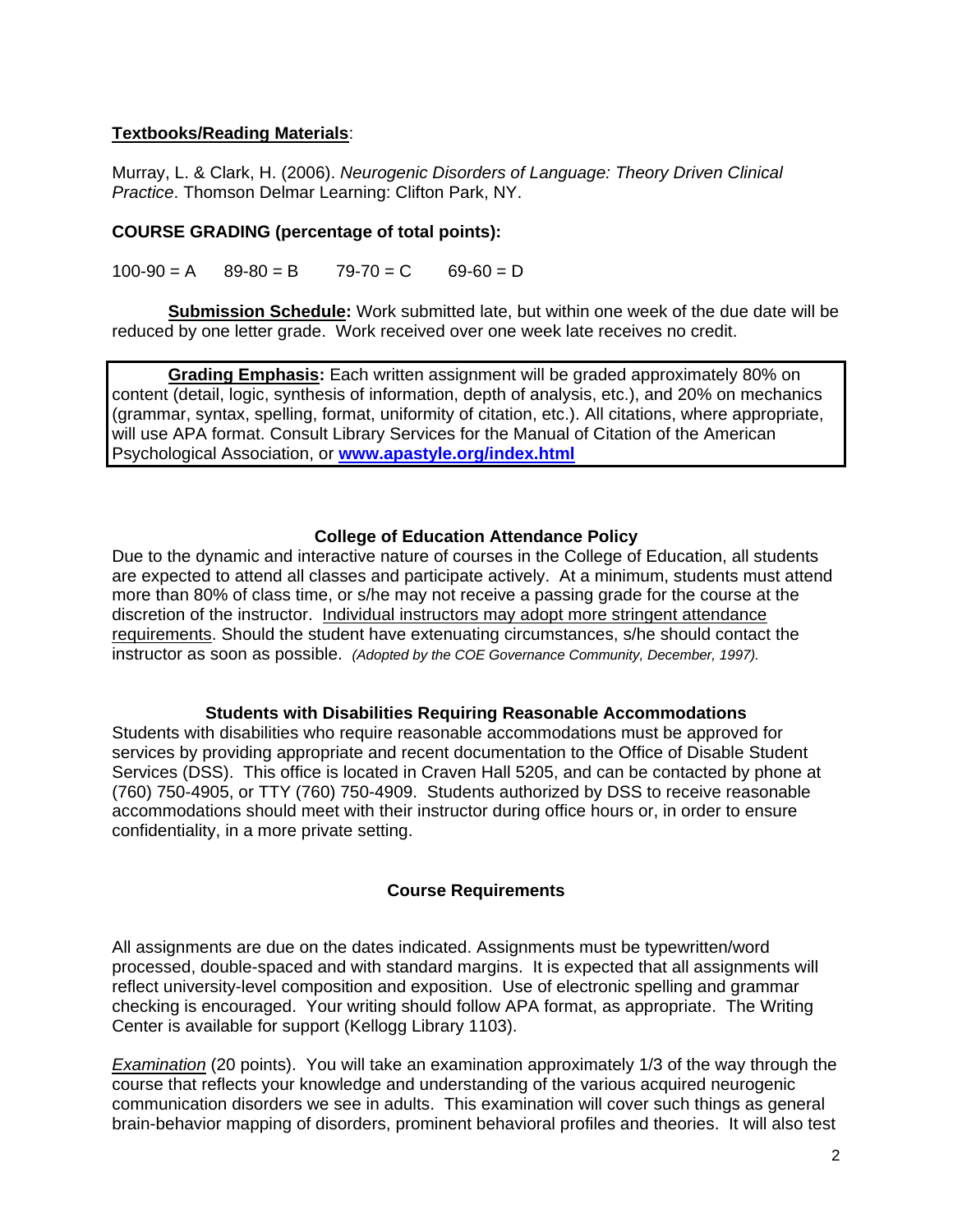knowledge of linguistic terminology used to define and describe the common behaviors that are present in this population.

*Assessment Reports* (40 points). You will be required to complete two assessment reports on cases that will be presented in class. You will be required to write up the case history, scores from standardized testing, general impressions from informal testing or observations, results, impressions along with a diagnosis, recommendations and target goals.

 strategy). You will write this up for distribution to the class. As well, you will be required to *Treatment* (40 points) You will be given 3 behavioral deficits for which you need to acquire empirical research regarding how to treat this behavior. For example, if you are given a patient with spelling deficits, you will be required to find an empirical study that successfully treated spelling deficits. For each of these articles, you need to clearly and carefully explain the design and methods of the treatment, such that someone reading your paper could sit down and administer this therapy with a client who had similar deficits. You need to explain who this works for, and if appropriate, who it did not work for. You should tell us what the overarching goal of this therapy is – in other words, would I use it to target specific linguistic deficits or is it to capitalize on overall communication. This again speaks to the bigger picture of why would I use it, when and on who. You should carefully explain all components including, materials to administer the treatment, what the patient is required to do, what the clinician is required to do, what level of cueing is needed (if appropriate), number of trials, duration and any other pertinent information. Finally, the write-up should include written goals that relate to implementation of this therapy (e.g. LTG (1 month): The client will be able to spell 10 practiced words of his choice when they are appropriate in conversation without assistance. STG (1 week): The client will spell the first 2 letters of 5 words with 80% accuracy using a phoneme-grapheme mapping pick one of the treatment articles you read and present the therapy to the class. This will require you to develop the materials and come in and demonstrate how you would actually carry out the therapy. In your handout, you should include all of the details above, including sample goals. You should NOT copy verbatim what is in the article. You need to summarize the treatment program in your own words. As a side note, if something in the treatment did not work, or you would alter it in some way, you can put that in, but explain why. The points will be distributed such that you will get 10 points for each of the 3 articles and 10 points for your presentation.

### **CSUSM Academic Honesty Policy**

"Students will be expected to adhere to standards of academic honesty and integrity, as outlined in the Student Academic Honesty Policy. All written work and oral presentation assignments must be original work. All ideas/materials that are borrowed from other sources must have appropriate references to the original sources. Any quoted material should give credit to the source and be punctuated with quotation marks.

Students are responsible for honest completion of their work including examinations. There will be no tolerance for infractions. If you believe there has been an infraction by someone in the class, please bring it to the instructor's attention. The instructor reserves the right to discipline any student for academic dishonesty in accordance with the general rules and regulations of the university. Disciplinary action may include the lowering of grades and/or the assignment of a failing grade for an exam, assignment, or the class as a whole."

Incidents of Academic Dishonesty will be reported to the Dean of Students. Sanctions at the University level may include suspension or expulsion from the University.

### **Plagiarism:**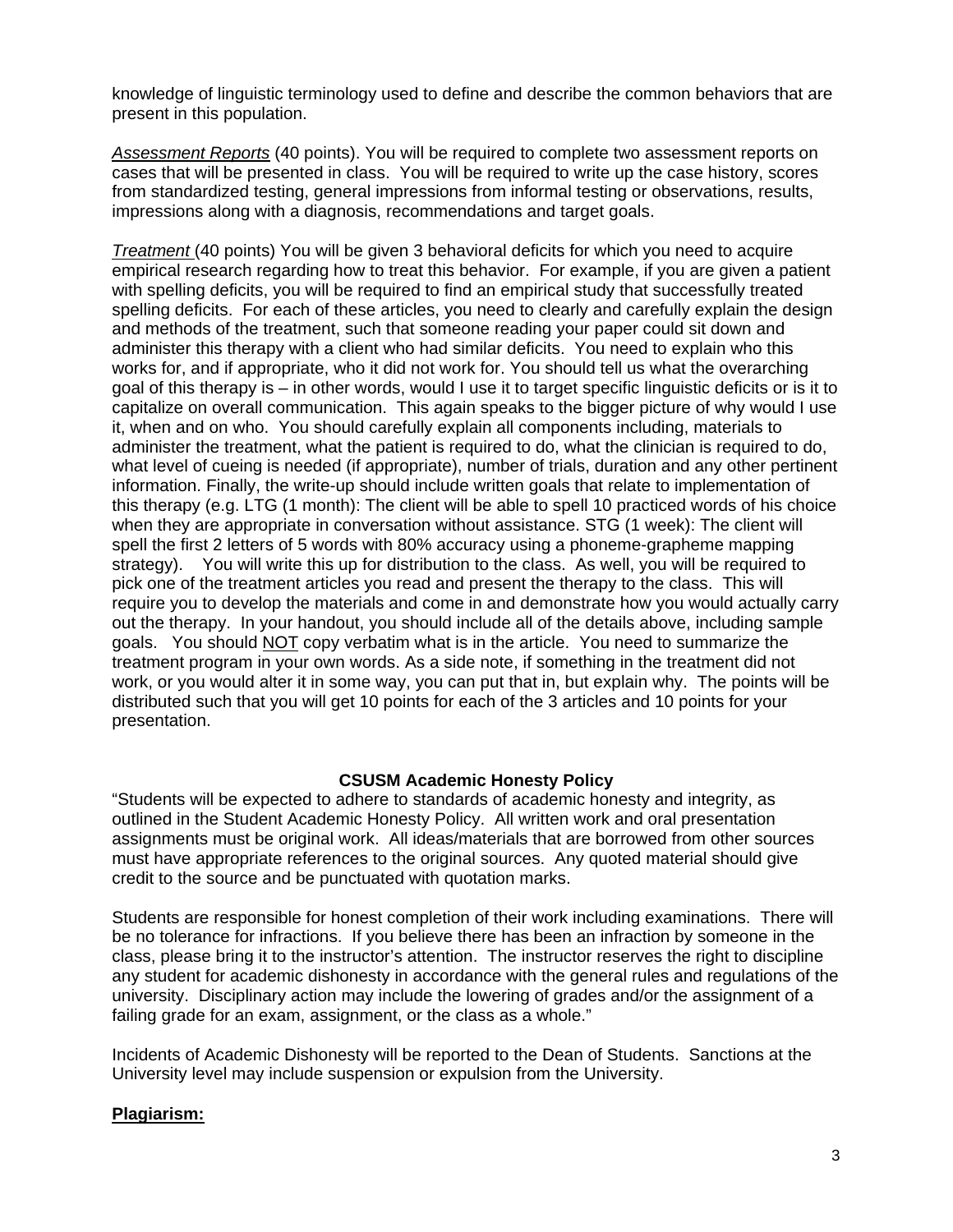As an educator, it is expected that each student will do his/her own work, and contribute equally to group projects and processes. Plagiarism or cheating is unacceptable under any circumstances. If you are in doubt about whether your work is paraphrased or plagiarized see the Plagiarism Prevention for Students website http://library.csusm.edu/plagiarism/index.html. If there are questions about academic honesty, please consult the University catalog.

## **Electronic Communication Protocol:**

Electronic correspondence is a part of your professional interactions. If you need to contact the instructor, e-mail is often the easiest way to do so. It is my intention to respond to all received e-mails in a timely manner. Please be reminded that e-mail and on-line discussions are a very specific form of communication, with their own nuances and etiquette. For instance, electronic messages sent in all upper case (or lower case) letters, major typos, or slang, often communicate more than the sender originally intended. With that said, please be mindful of all e-mail and on-line discussion messages you send to your colleagues, to faculty members in the College of Education, or to persons within the greater educational community. All electronic messages should be crafted with professionalism and care. Things to consider:

- Would I say in person what this electronic message specifically says?
- How could this message be misconstrued?
- Does this message represent my highest self?
- Am I sending this electronic message to avoid a face-to-face conversation?

In addition, if there is ever a concern with an electronic message sent to you, please talk with the author in person in order to correct any confusion.

## **Appeals**

Every student has the right to appeal grades, or appeal for redress of grievances incurred in the context of any course. Disputes may be resolved informally with the professor, or through the formal appeal process. For the latter, consult Dr. Pat Stall, Interim Associate Dean.

## **Graduate Writing Requirements**

The California State University maintains a Graduation Writing Assessment Requirement (GWAR) for master's candidates. This requirement must be achieved prior to Advancement to Candidacy. A master's candidate will satisfy the graduate writing requirement by receiving a passing score on a written product as assessed with the GWAR rubric. Toward the goal of providing opportunity for graduate students in the College of Education to satisfy the writing requirement, all papers in all graduate classes must adhere to the writing and format style guidelines detailed in the sixth edition of the Publication Manual of the American Psychological Association. This manual is a required textbook for all CSUSM College of Education graduatelevel courses.